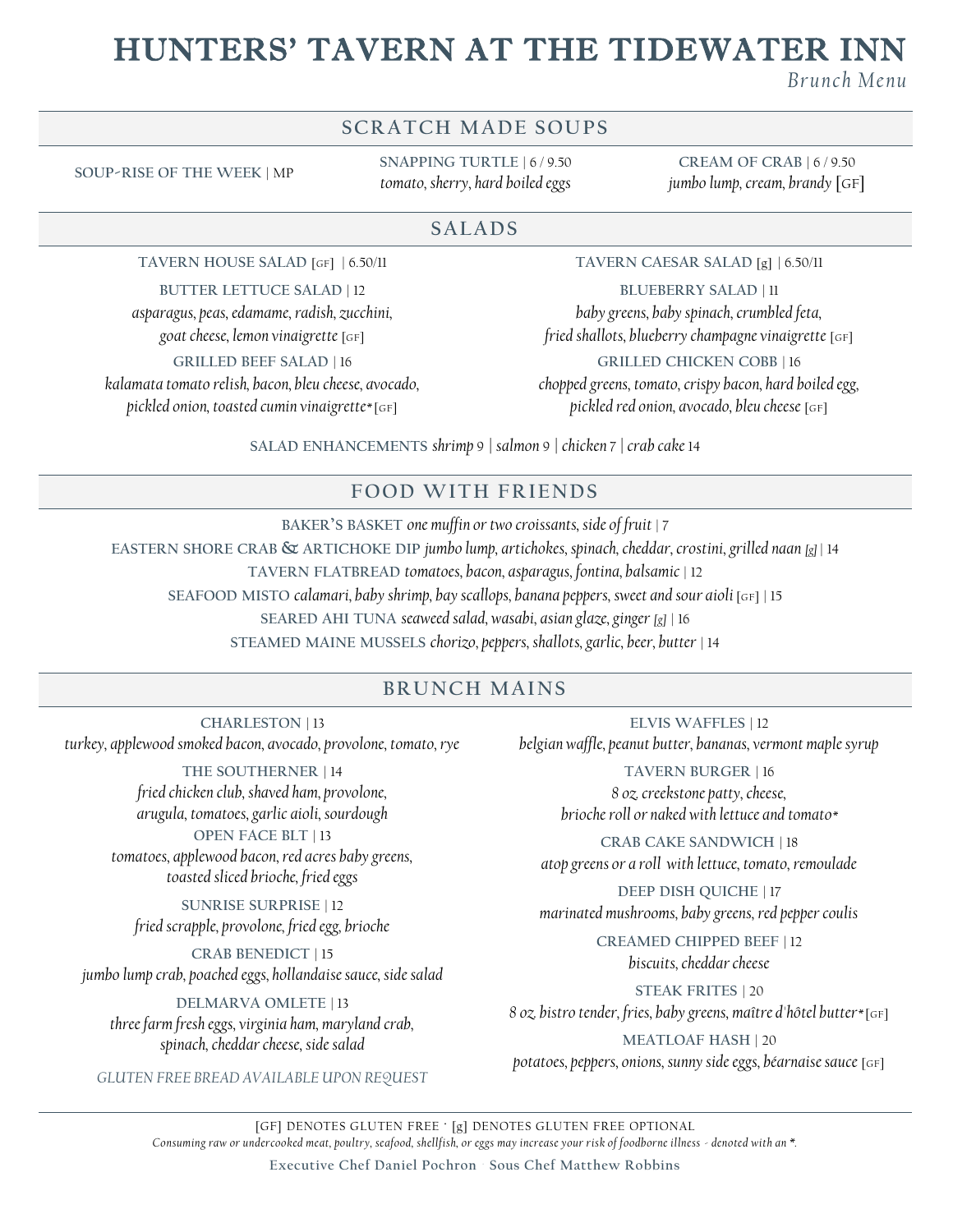# HUNTERS' TAVERN AT THE TIDEWATER INN **Lunch Menu**

#### **SCRATCH MADE SOUPS**

**SNAPPING TURTLE** | 6 / 9.50 **CREAM OF CRAB** [GF] | 6 / 9.50 **SOUP-RISE OF THE WEEK** | MP

#### **LU NCHEON SALADS**

**TAVERN HOUSE SALAD** [GF] | 6.50/11

**TAVERN CAESAR SALAD** [g] | 6.50/11

**BUTTER LETTUCE SALAD** | 12

*asparagus, peas, edamame, radish, zucchini,* 

*goat cheese, lemon vinaigrette* [GF]

**GRILLED BEEF SALAD** | 16

*kalamata tomato relish, bacon, bleu cheese, avocado, pickled onion, toasted cumin vinaigrette\** [GF]

**GRILLED SALMON NICOISE SALAD** | 17

*french beans, yukon golds, arugula, tomatoes, olives, mustard vinaigrette* [GF]

**BLUEBERRY SALAD** | 11

*baby greens, baby spinach, crumbled feta,* 

*fried shallots, blueberry champagne vinaigrette* [GF]

**GRILLED CHICKEN COBB** | 16

*chopped greens, tomato, crispy bacon, hard boiled egg, pickled red onion, avocado, bleu cheese* [GF]

**SALAD ENHANCEMENTS** *shrimp* 9 *| salmon* 9 *| chicken* 7 *| crab cake* 14

#### **F OOD WITH F R IENDS**

**EASTERN SHORE CRAB & ARTICHOKE DIP** *jumbo lump, artichokes, spinach, cheddar, crostini, grilled naan [g]* | 14 **TAVERN FLATBREAD** *tomatoes, bacon, asparagus, fontina, balsamic* | 12 **WHIPPED FETA & HONEY** *herbs, pistachio dust, grilled lavash, everything crackers [g]* | 11 **TOTCHOS** *tater tot nachos, queso, black beans, jalapeño, pickled onion, lime sour cream* | 11 **SEARED AHI TUNA** *seaweed salad, wasabi, asian glaze, ginger [g]* | 16 **STEAMED MAINE MUSSELS** *chorizo, peppers, shallots, garlic, beer, butter* | 14 **CORN BREAD BATTERED SHRIMP** *creamy slaw, cocktail sauce* | 13 **SEAFOOD MISTO** *calamari, baby shrimp, bay scallops, banana peppers, sweet and sour aioli* [GF] | 15

#### **SANDWICHES + MAINS**

**CHARLESTON** | 13 *turkey, applewood smoked bacon, avocado, provolone, tomato, rye*

**THE BOBBY** | 14 *jerk chicken, grilled pineapple, coconut slaw, honey mustard, torta*

> **THE SOUTHERNER** | 14 *fried chicken club, shaved ham, provolone, arugula, tomatoes, garlic aioli, sourdough*

**THE COPENHAGEN** | 14 *liverwurst, red onions, champagne mustard, rye*

**MUSHROOM BBQ** | 12 *pulled mushroom BBQ, creamy coleslaw, pickles, brioche*

**FORGEDDA 'BOUT IT** | 14 *new york pastrami, corned beef, slaw, swiss cheese, rye*

**CRAB CAKE SANDWICH** | 18 *atop greens or a roll with lettuce, tomato, remoulade*

**TEXAS RANGER** | 14 *beef brisket, sautéed onions, peppers, smoked bleu cheese, marinated tomatoes, torpedo roll*

**NORTH MEETS SOUTH BLT** | 14 *scottish salmon, fried green tomatoes, applewood bacon, garlic aioli, brioche*

**DANIEL'S MEATLOAF SAMMY** | 13 *cold or hot, naked or with lettuce and tomato, sourdough*

**TAVERN BURGER** | 16 *8 oz. creekstone patty, cheese, brioche roll or naked with lettuce and tomato\** 

**DEEP DISH QUICHE | DAILY** | MP *served with marinated mushrooms, baby greens, red pepper coulis*

**STEAK FRITES** | 20 *8 oz. bistro tender, fries, baby greens, maître d'hôtel butter\** [GF] *GLUTEN FREE BREAD AVAILABLE UPON REQUEST*

[GF] DENOTES GLUTEN FREE ∙ [g] DENOTES GLUTEN FREE OPTIONAL *Consuming raw or undercooked meat, poultry, seafood, shellfish, or eggs may increase your risk of foodborne illness - denoted with an \*.* **Executive Chef Daniel Pochron Sous Chef Matthew Robbins**